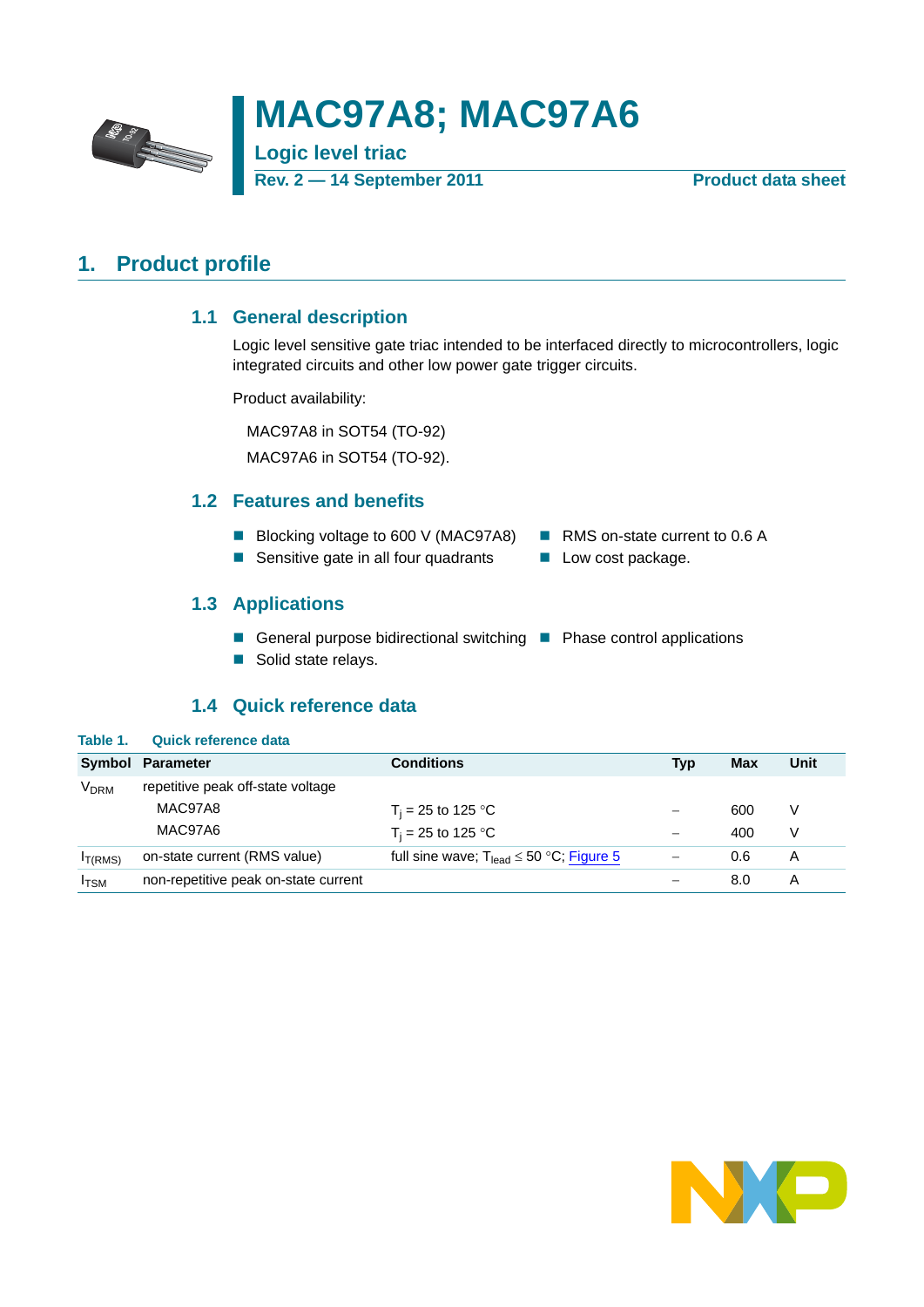# <span id="page-1-1"></span>**2. Pinning information**

| Table 2. | Pinning - SOT54 (TO-92), simplified outline and symbol |                           |                                    |  |  |  |
|----------|--------------------------------------------------------|---------------------------|------------------------------------|--|--|--|
| Pin      | <b>Description</b>                                     | <b>Simplified outline</b> | Symbol                             |  |  |  |
| 1        | main terminal 2                                        |                           |                                    |  |  |  |
| 2        | gate                                                   |                           |                                    |  |  |  |
| 3        | main terminal 1                                        |                           | $\Omega$<br>mbl305<br>$m$ sb $033$ |  |  |  |
|          |                                                        | SOT54 (TO-92)             |                                    |  |  |  |

# <span id="page-1-0"></span>**3. Ordering information**

### **Table 3. Ordering information**

| Type number | Package     |                                                             |                   |  |  |
|-------------|-------------|-------------------------------------------------------------|-------------------|--|--|
|             | <b>Name</b> | <b>Description</b>                                          | Version           |  |  |
| MAC97A8     | TO-92       | Plastic single-ended leaded (through hole) package; 3 leads | SOT <sub>54</sub> |  |  |
| MAC97A6     | TO-92       | Plastic single-ended leaded (through hole) package; 3 leads | SOT <sub>54</sub> |  |  |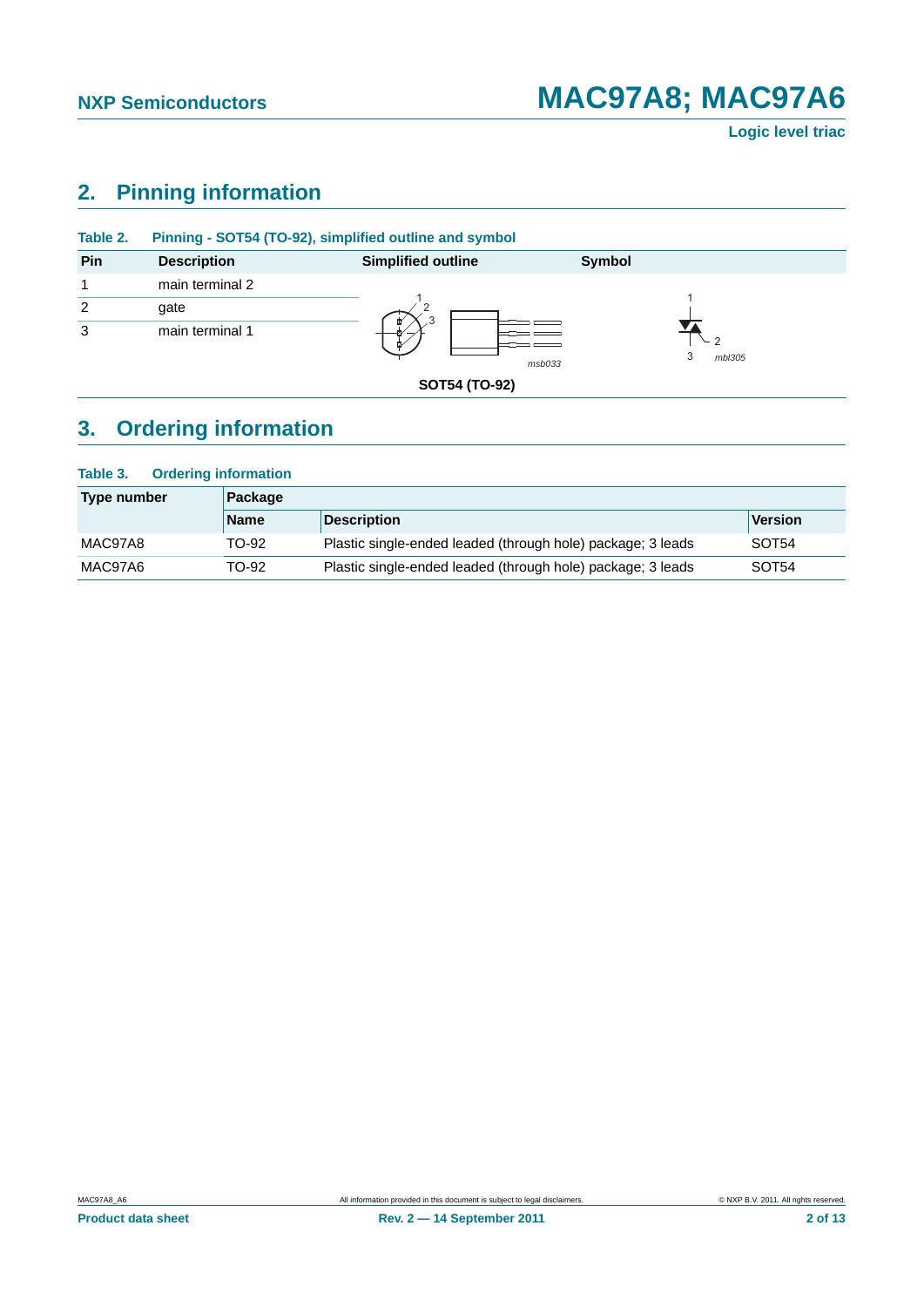# <span id="page-2-0"></span>**4. Limiting values**

### **Table 4. Limiting values**

*In accordance with the Absolute Maximum Rating System (IEC 60134).*

|                        | Symbol Parameter                                                | <b>Conditions</b>                                                     | Min   | <b>Max</b> | <b>Unit</b>     |
|------------------------|-----------------------------------------------------------------|-----------------------------------------------------------------------|-------|------------|-----------------|
| <b>V<sub>DRM</sub></b> | repetitive peak off-state voltage                               |                                                                       |       |            |                 |
|                        | MAC97A8                                                         | $T_i = 25$ to 125 °C                                                  |       | 600        | V               |
|                        | MAC97A6                                                         | $T_i = 25$ to 125 °C                                                  |       | 400        | V               |
| I <sub>T(RMS)</sub>    | on-state current (RMS value)                                    | full sine wave; $T_{lead} \le 50$ °C; Figure 5                        |       | 0.6        | A               |
| $I_{\rm TSM}$          | non-repetitive peak on-state current                            | full sine wave; $T_i = 25$ °C prior to surge                          |       |            |                 |
|                        |                                                                 | $t = 20$ ms                                                           |       | 8.0        | Α               |
|                        |                                                                 | $t = 16.7$ ms                                                         | -     | 8.8        | A               |
| $ ^{2}t$               | $12t$ for fusing                                                | $t = 10$ ms                                                           | -     | 0.32       | $A^2s$          |
| $dl_T/dt$              | repetitive rate of rise of on-state<br>current after triggering | $I_{TM}$ = 1.0 A; $I_G$ = 0.2 A; dl <sub>G</sub> /dt = 0.2 A/ $\mu$ s |       |            |                 |
|                        |                                                                 | $T2+G+$                                                               |       | 50         | $A/\mu s$       |
|                        |                                                                 | $T2 + G -$                                                            |       | 50         | $A/\mu s$       |
|                        |                                                                 | $T2 - G -$                                                            |       | 50         | $A/\mu s$       |
|                        |                                                                 | $T2 - G+$                                                             | -     | 10         | $A/\mu s$       |
| $I_{GM}$               | gate current (peak value)                                       | $t = 2 \mu s$ max                                                     | -     | 1          | A               |
| <b>V<sub>GM</sub></b>  | gate voltage (peak value)                                       | $t = 2 \mu s$ max                                                     |       | 5          | $\vee$          |
| $P_{GM}$               | gate power (peak value)                                         | $t = 2 \mu s$ max                                                     | —     | 5          | W               |
| $P_{G(AV)}$            | average gate power                                              | $T_{\text{case}} = 80 \text{ °C}$ ; t = 2 µs max                      |       | 0.1        | W               |
| $T_{\text{stg}}$       | storage temperature                                             |                                                                       | $-40$ | $+150$     | $^{\circ}C$     |
| $T_{j}$                | operating junction temperature                                  |                                                                       | $-40$ | $+125$     | $\rm ^{\circ}C$ |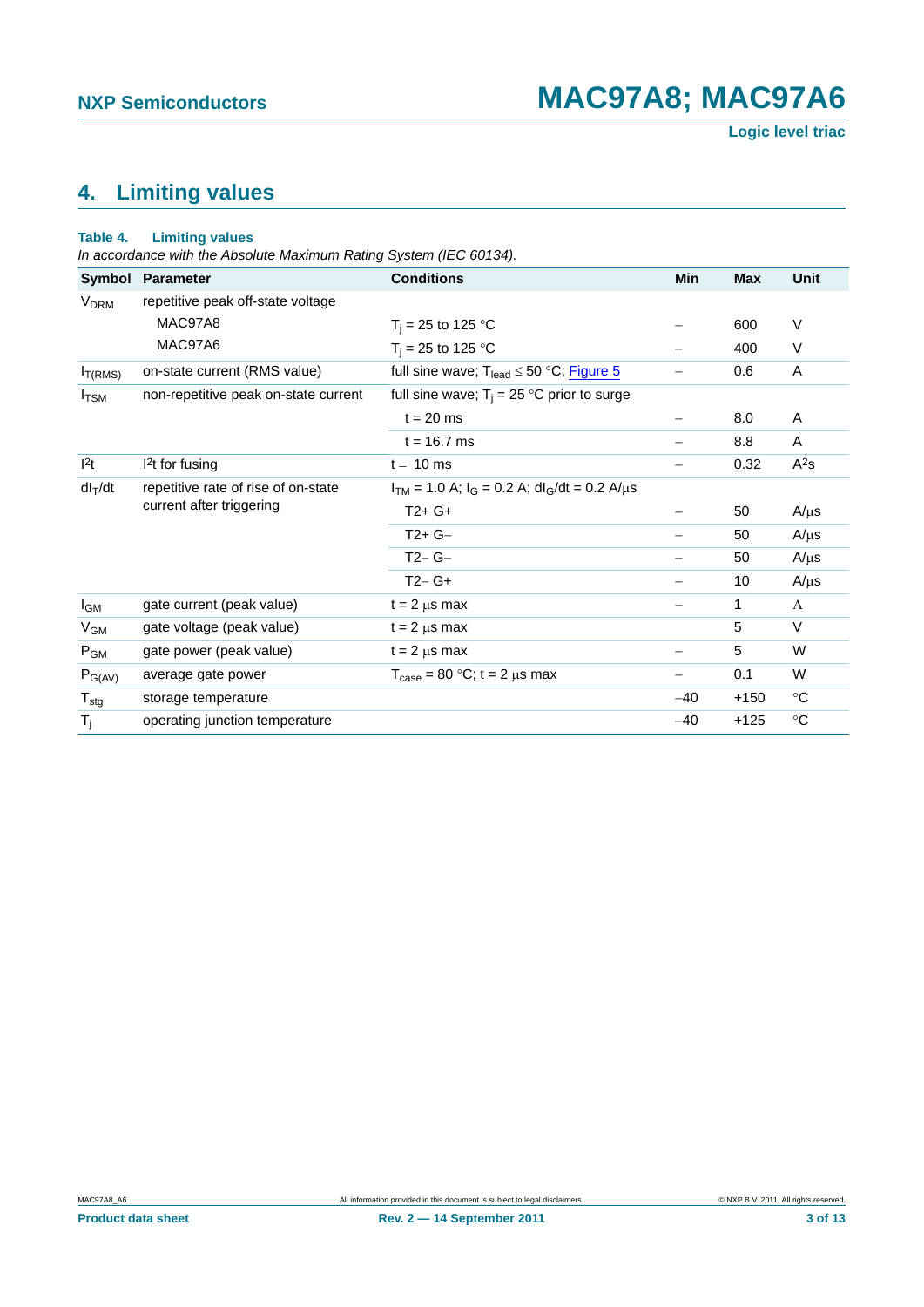# <span id="page-3-1"></span>**5. Thermal characteristics**

| Table 5.         | <b>Thermal characteristics</b>              |                                                                                |       |      |
|------------------|---------------------------------------------|--------------------------------------------------------------------------------|-------|------|
| Symbol           | <b>Parameter</b>                            | <b>Conditions</b>                                                              | Value | Unit |
| $R_{th(i-lead)}$ | thermal resistance from junction to lead    | full cycle                                                                     | 60    | K/W  |
|                  |                                             | half cycle                                                                     | 80    | K/W  |
| $R_{th(i-a)}$    | thermal resistance from junction to ambient | mounted on a printed circuit board;<br>lead length = $4 \text{ mm}$ ; Figure 1 | 150   | K/W  |

## **5.1 Transient thermal impedance**

<span id="page-3-2"></span><span id="page-3-0"></span>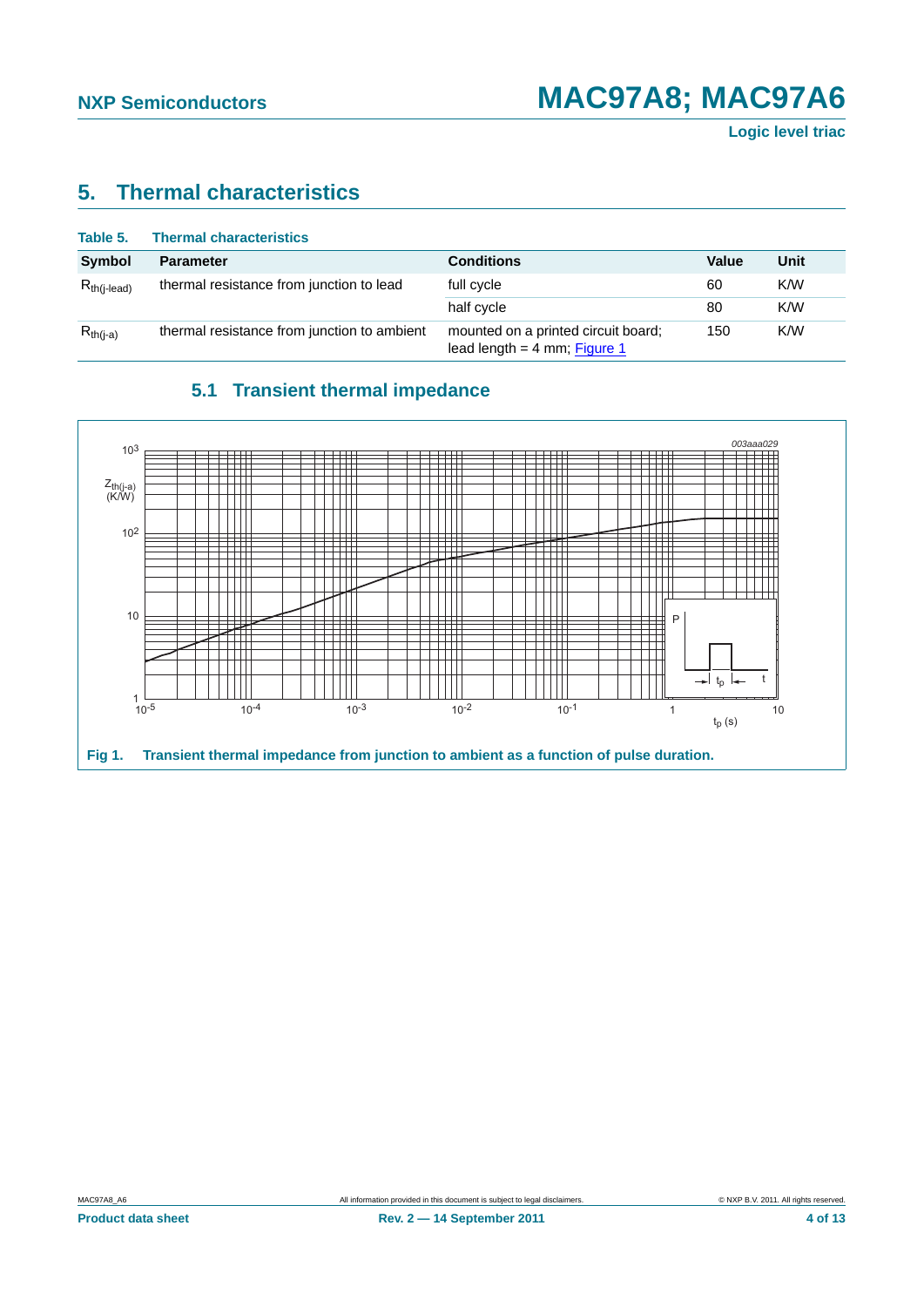# <span id="page-4-0"></span>**6. Characteristics**

| Table 6.         | <b>Characteristics</b><br>$T_i = 25$ °C unless otherwise specified |                                                                                                                                  |                          |                |                |           |
|------------------|--------------------------------------------------------------------|----------------------------------------------------------------------------------------------------------------------------------|--------------------------|----------------|----------------|-----------|
| <b>Symbol</b>    | <b>Parameter</b>                                                   | <b>Conditions</b>                                                                                                                | Min                      | <b>Typ</b>     | <b>Max</b>     | Unit      |
|                  | <b>Static characteristics</b>                                      |                                                                                                                                  |                          |                |                |           |
| $I_{GT}$         | gate trigger current                                               | $V_D = 12 V$ ; $I_T = 0.1 A$ ; Figure 8                                                                                          |                          |                |                |           |
|                  |                                                                    | $T2+G+$                                                                                                                          |                          | 1              | 5              | mA        |
|                  |                                                                    | $T2+G-$                                                                                                                          |                          | 2              | 5              | mA        |
|                  |                                                                    | $T2 - G -$                                                                                                                       |                          | $\overline{c}$ | 5              | mA        |
|                  |                                                                    | $T2 - G+$                                                                                                                        |                          | $\overline{4}$ | $\overline{7}$ | mA        |
| $I_{\mathsf{L}}$ | latching current                                                   | $V_D = 12 V$ ; $I_{GT} = 0.1 A$ ; Figure 9                                                                                       |                          |                |                |           |
|                  |                                                                    | $T2+G+$                                                                                                                          | $\overline{\phantom{0}}$ | 1              | 10             | mA        |
|                  |                                                                    | $T2+G-$                                                                                                                          | —                        | 5              | 10             | mA        |
|                  |                                                                    | $T2-G-$                                                                                                                          |                          | 1              | 10             | mA        |
|                  |                                                                    | $T2 - G+$                                                                                                                        | $\qquad \qquad -$        | $\overline{2}$ | 10             | mA        |
| ΙH               | holding current                                                    | $V_D = 12 V$ ; $I_{GT} = 0.1 A$ ; Figure 10                                                                                      | $\overline{\phantom{0}}$ | 1              | 10             | mA        |
| $V_T$            | on-state voltage                                                   | $I_T = 0.85$ A; Figure 11                                                                                                        | $\overline{\phantom{0}}$ | 1.4            | 1.9            | V         |
| $V_{GT}$         | gate trigger voltage                                               | $V_D = 12 V$ ; $I_T = 0.1 A$ ; Figure 7                                                                                          | $\overline{\phantom{0}}$ | 0.9            | $\overline{2}$ | V         |
|                  |                                                                    | $V_D = V_{DRM}$ ; $I_T = 0.1$ A; $T_i = 110$ °C                                                                                  | 0.1                      | 0.7            | $\equiv$       | V         |
| ΙD               | off-state leakage current                                          | $V_D = V_{DRM (max)}$ ; T <sub>i</sub> = 110 °C                                                                                  | $\qquad \qquad -$        | 3              | 100            | μA        |
|                  | <b>Dynamic characteristics</b>                                     |                                                                                                                                  |                          |                |                |           |
| $dV_D/dt$        | critical rate of rise of<br>off-state voltage                      | $V_D = 67\%$ of $V_{DM(max)}$ ;<br>$T_{\text{case}} = 110 \text{ °C}$ ; exponential<br>waveform; gate open circuit;<br>Figure 12 | 30                       | 45             |                | $V/\mu s$ |
| $dV_{com}/dt$    | critical rate of rise of<br>commutation voltage                    | $V_D$ = rated $V_{DRM}$ ; T <sub>case</sub> = 50 °C;<br>$I_{TM} = 0.84$ A;<br>commutating $dl/dt = 0.3$ A/ms                     |                          | 5              |                | $V/\mu s$ |
| $t_{gt}$         | gate controlled turn-on<br>time                                    | $I_{TM}$ = 1.0 A; $V_D = V_{DRM(max)}$ ;<br>$I_G = 25$ mA; dl <sub>G</sub> /dt = 5 A/µs                                          |                          | $\overline{2}$ |                | μS        |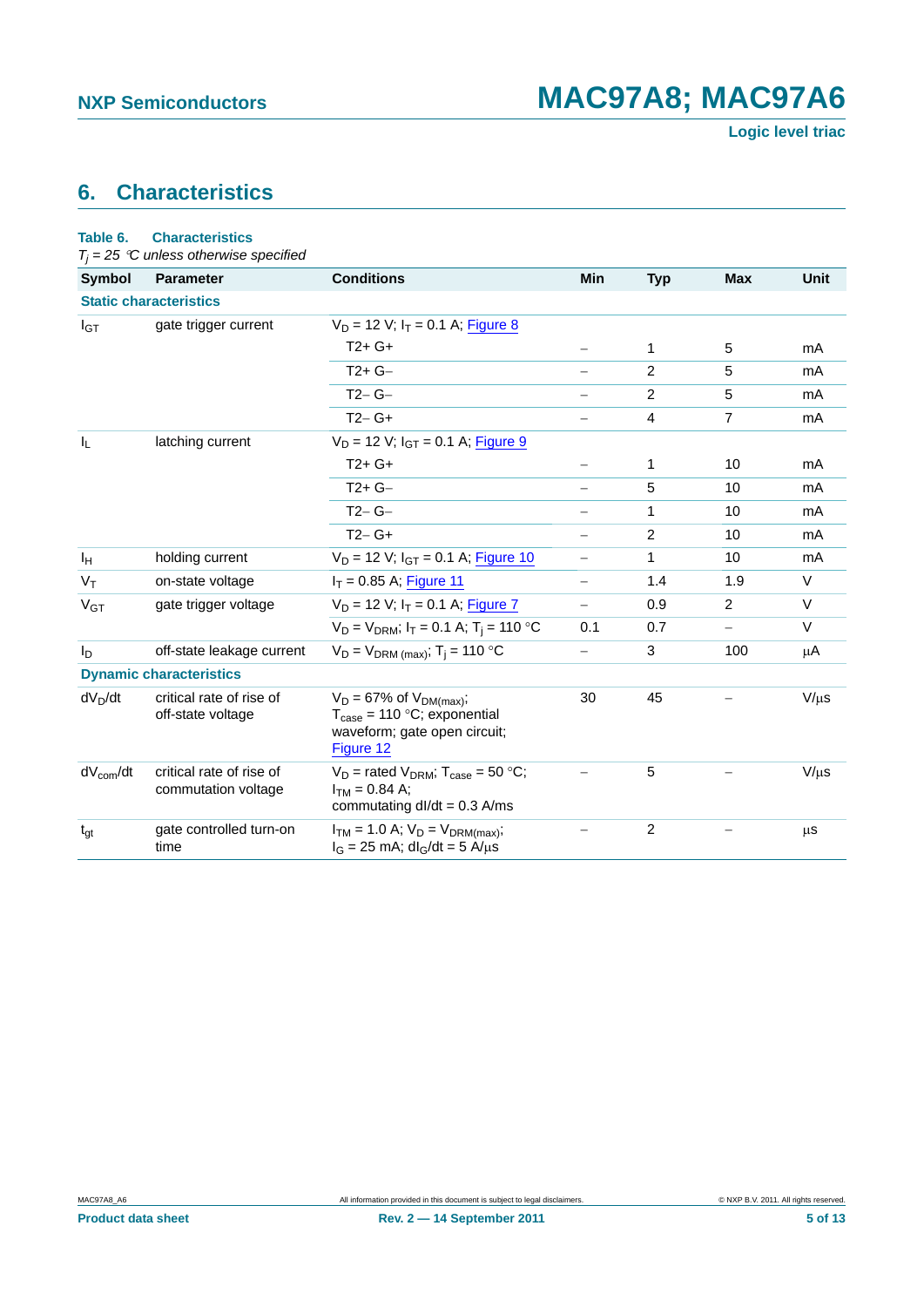<span id="page-5-0"></span>**Logic level triac**

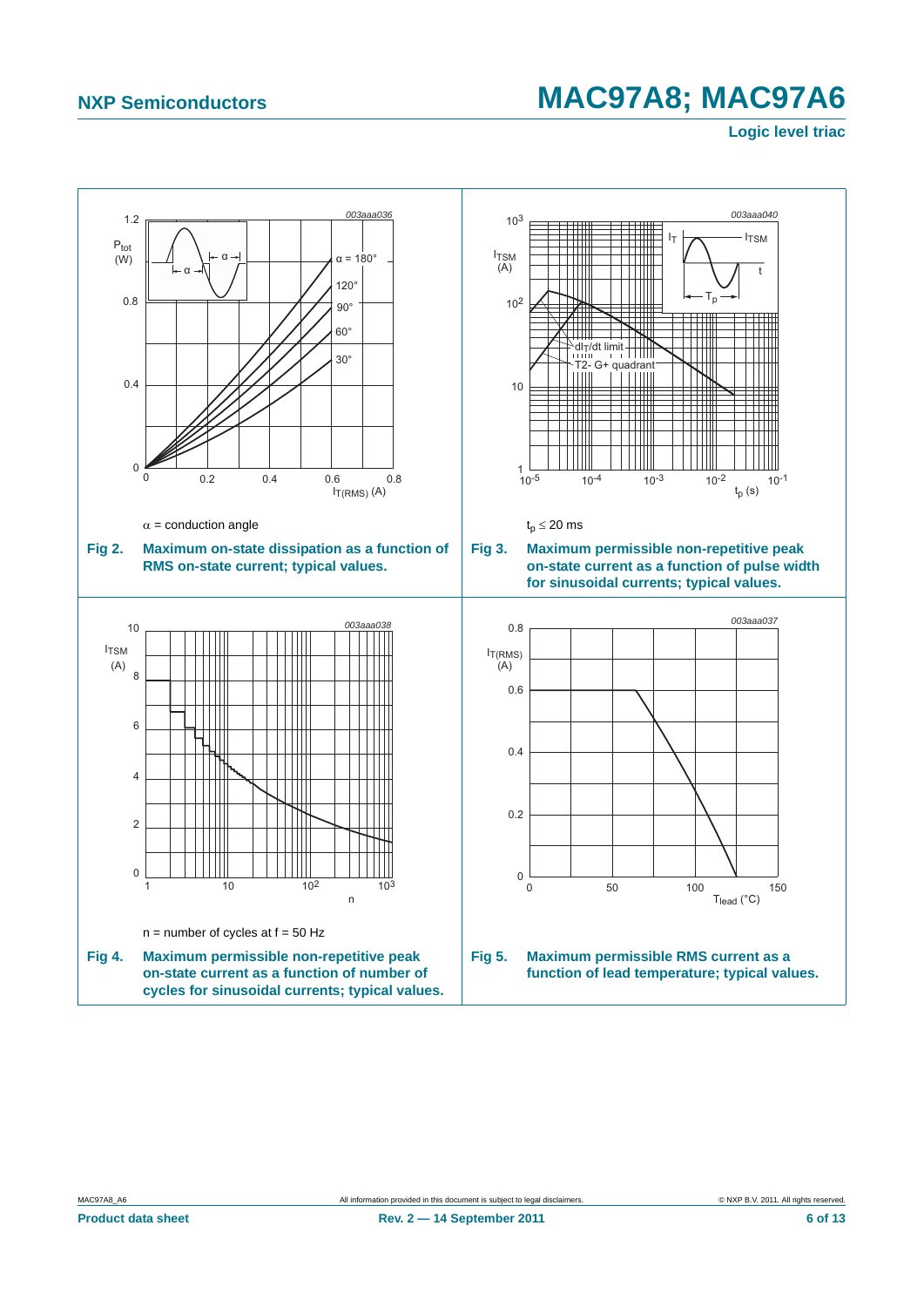<span id="page-6-2"></span><span id="page-6-1"></span>**Logic level triac**

<span id="page-6-0"></span>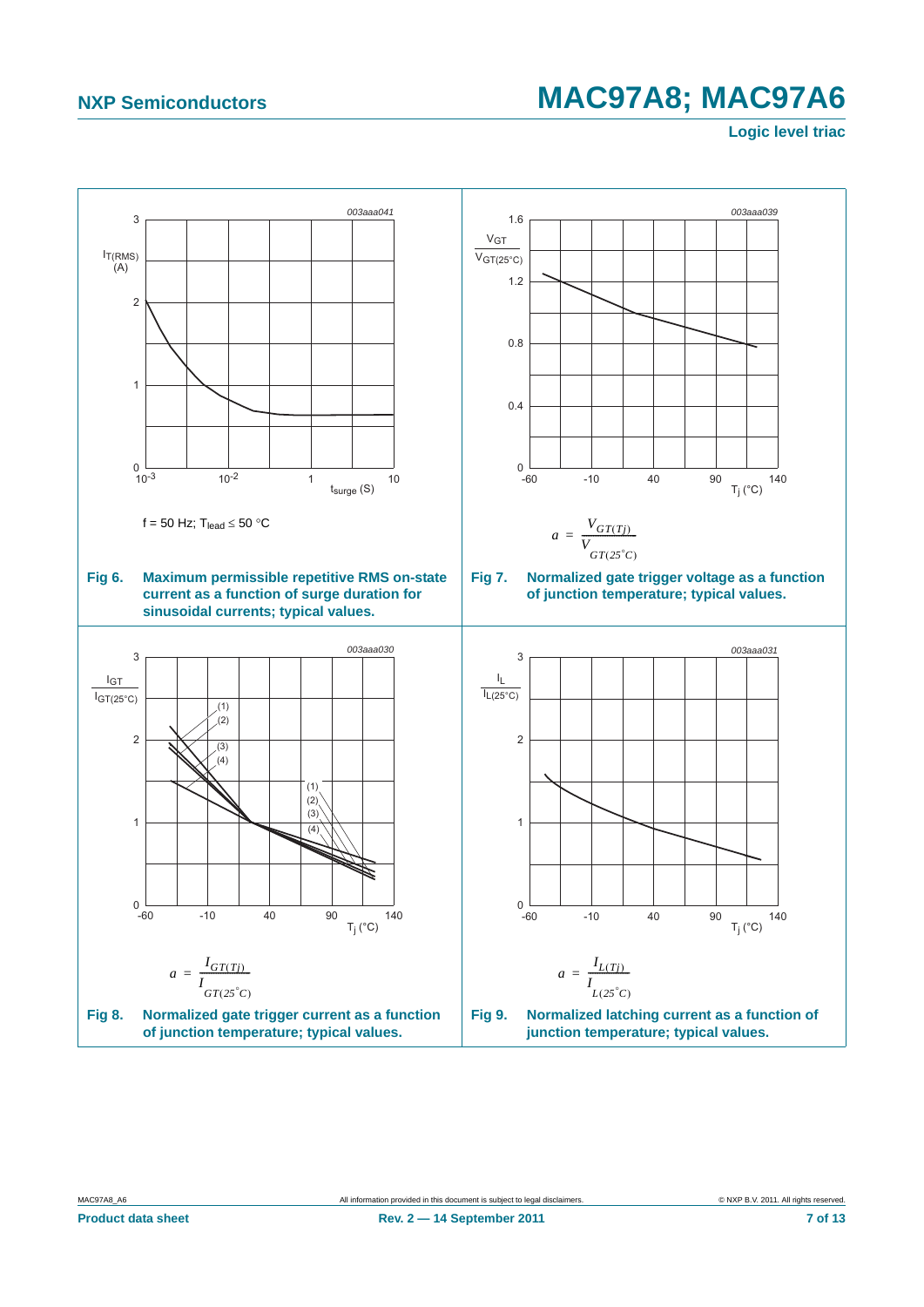<span id="page-7-1"></span>**Logic level triac**

<span id="page-7-2"></span><span id="page-7-0"></span>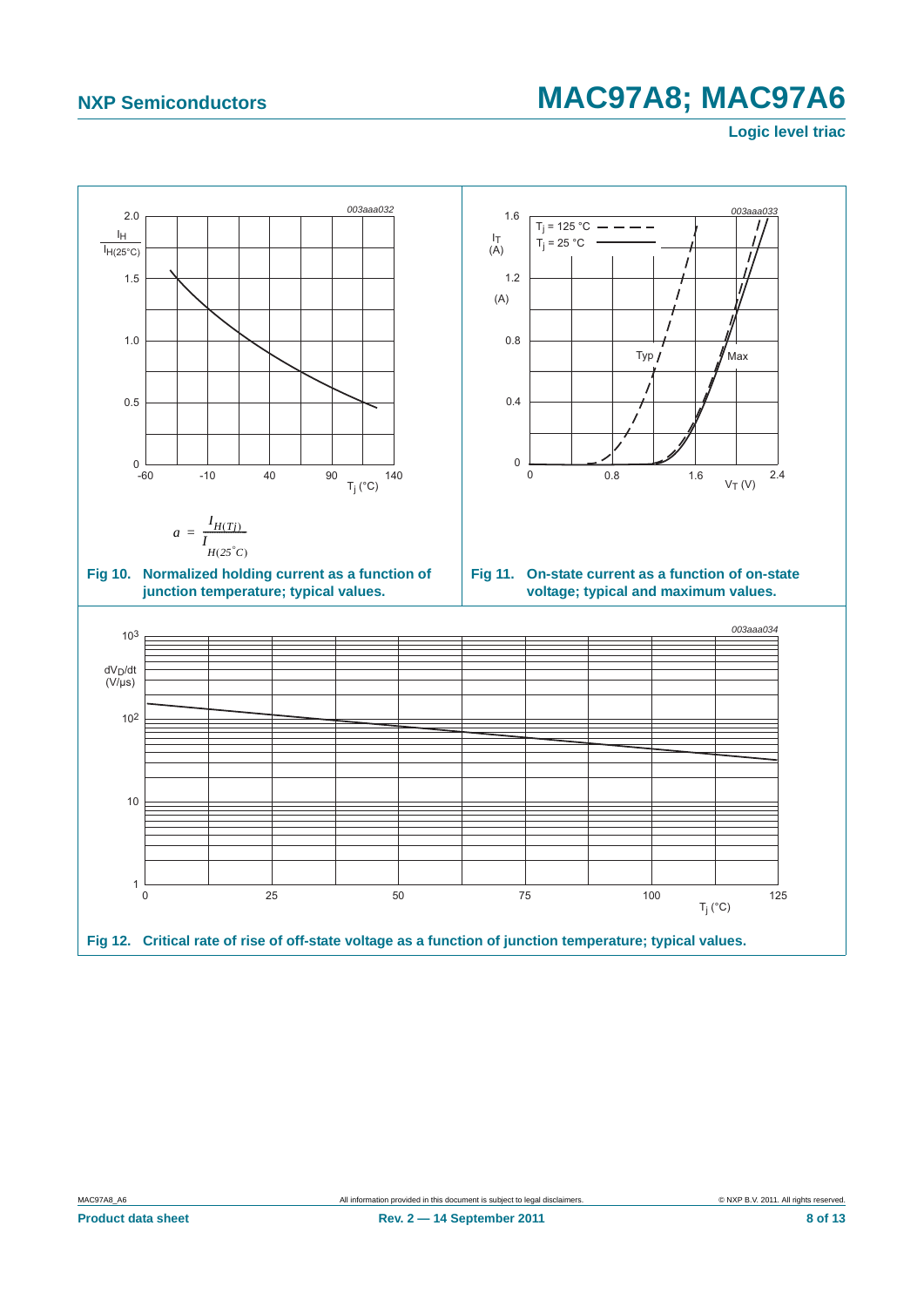**Logic level triac**

## <span id="page-8-0"></span>**7. Package outline**



### **Fig 13. SOT54 (TO-92).**

MAC97A8\_A6 All information provided in this document is subject to legal disclaimers. © NXP B.V. 2011. All rights reserved.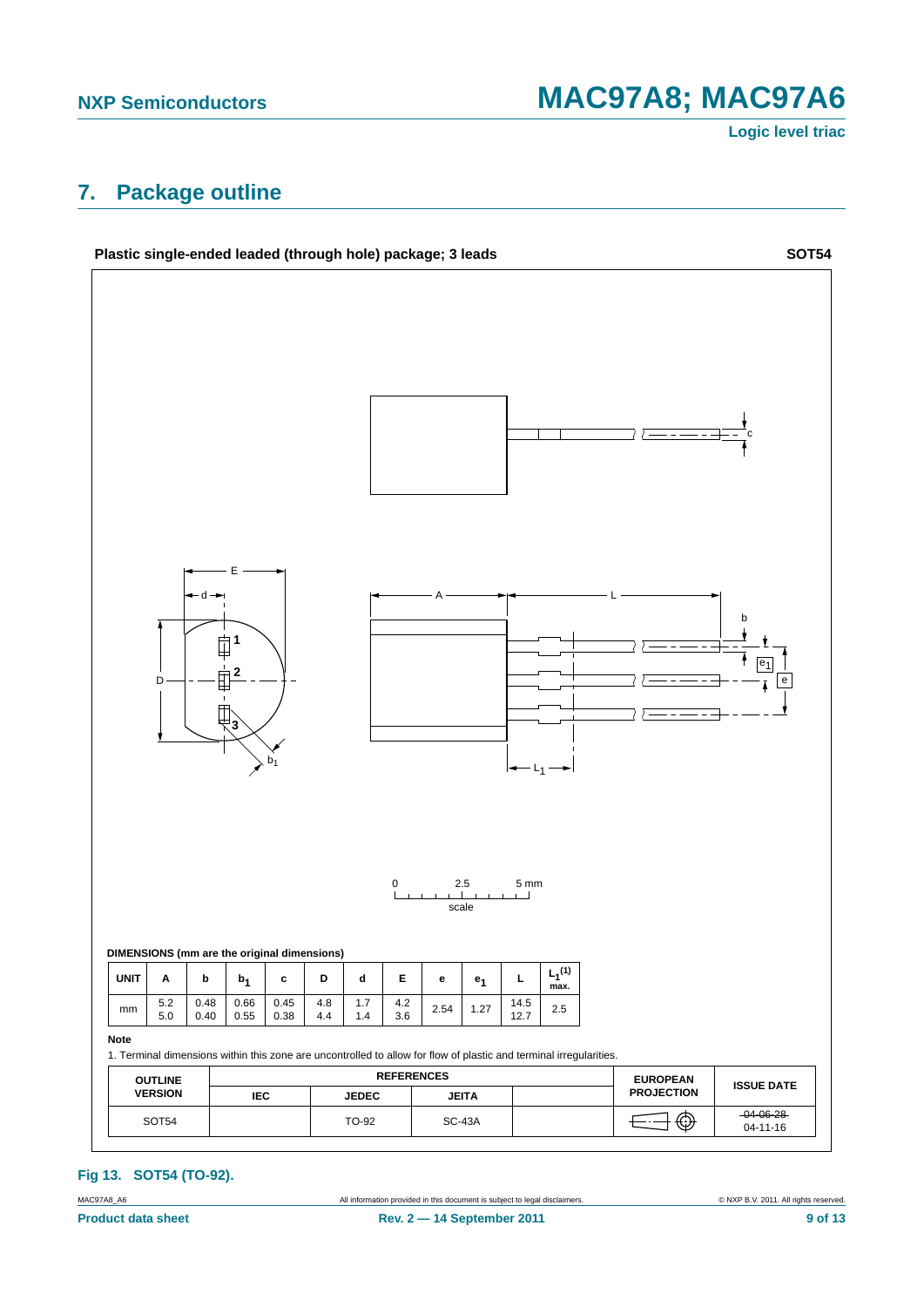# <span id="page-9-0"></span>**8. Revision history**

| Table 7.                           | <b>Revision history</b> |                                                                                                                          |                      |                                    |  |  |
|------------------------------------|-------------------------|--------------------------------------------------------------------------------------------------------------------------|----------------------|------------------------------------|--|--|
| Document ID                        | Release date            | Data sheet status                                                                                                        | <b>Change notice</b> | <b>Supersedes</b>                  |  |  |
| MAC97A8 A6 v.2                     | 20110914                | Product data sheet                                                                                                       | ۰                    | MAC97A8 A6 v.1<br>(9397 750 07917) |  |  |
| Modifications:                     |                         | • The format of this data sheet has been redesigned to comply with the new identity<br>guidelines of NXP Semiconductors. |                      |                                    |  |  |
|                                    | $\bullet$               | Legal texts have been adapted to the new company name where appropriate.                                                 |                      |                                    |  |  |
|                                    |                         | Package outline drawings have been updated to the latest version.                                                        |                      |                                    |  |  |
|                                    |                         | Section 3 "Ordering information" added.                                                                                  |                      |                                    |  |  |
| MAC97A8_A6 v.1<br>(9397 750 07917) | 20010329                | Product specification                                                                                                    | -                    | ٠                                  |  |  |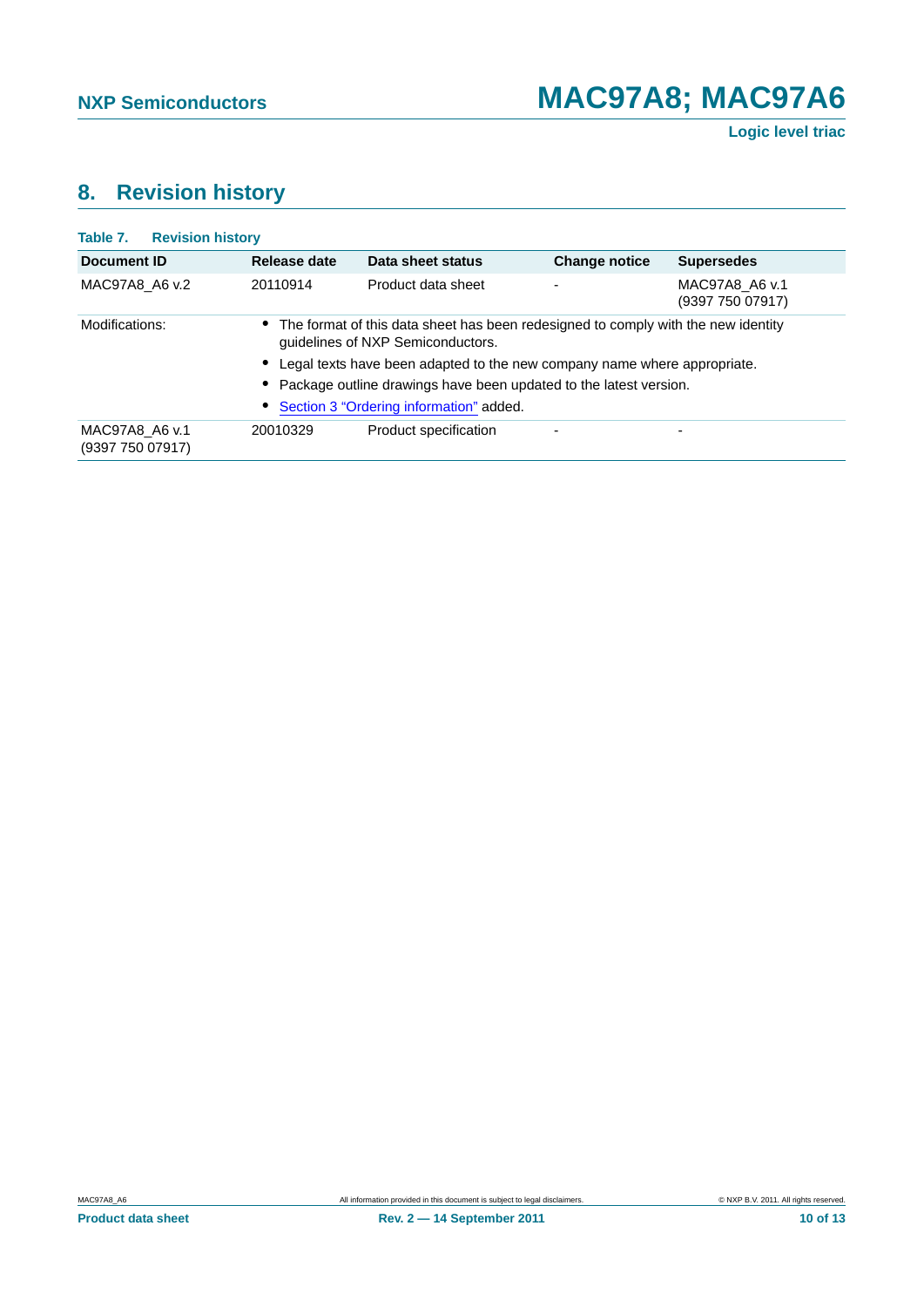## <span id="page-10-0"></span>**9. Legal information**

### <span id="page-10-1"></span>**9.1 Data sheet status**

| Document status[1][2]          | Product status <sup>[3]</sup> | <b>Definition</b>                                                                     |
|--------------------------------|-------------------------------|---------------------------------------------------------------------------------------|
| Objective [short] data sheet   | Development                   | This document contains data from the objective specification for product development. |
| Preliminary [short] data sheet | Qualification                 | This document contains data from the preliminary specification.                       |
| Product [short] data sheet     | Production                    | This document contains the product specification.                                     |

[1] Please consult the most recently issued document before initiating or completing a design.

[2] The term 'short data sheet' is explained in section "Definitions".

[3] The product status of device(s) described in this document may have changed since this document was published and may differ in case of multiple devices. The latest product status<br>information is available on the Intern

### <span id="page-10-2"></span>**9.2 Definitions**

**Draft —** The document is a draft version only. The content is still under internal review and subject to formal approval, which may result in modifications or additions. NXP Semiconductors does not give any representations or warranties as to the accuracy or completeness of information included herein and shall have no liability for the consequences of use of such information.

**Short data sheet —** A short data sheet is an extract from a full data sheet with the same product type number(s) and title. A short data sheet is intended for quick reference only and should not be relied upon to contain detailed and full information. For detailed and full information see the relevant full data sheet, which is available on request via the local NXP Semiconductors sales office. In case of any inconsistency or conflict with the short data sheet, the full data sheet shall prevail.

**Product specification —** The information and data provided in a Product data sheet shall define the specification of the product as agreed between NXP Semiconductors and its customer, unless NXP Semiconductors and customer have explicitly agreed otherwise in writing. In no event however, shall an agreement be valid in which the NXP Semiconductors product is deemed to offer functions and qualities beyond those described in the Product data sheet.

### <span id="page-10-3"></span>**9.3 Disclaimers**

**Limited warranty and liability —** Information in this document is believed to be accurate and reliable. However, NXP Semiconductors does not give any representations or warranties, expressed or implied, as to the accuracy or completeness of such information and shall have no liability for the consequences of use of such information.

In no event shall NXP Semiconductors be liable for any indirect, incidental, punitive, special or consequential damages (including - without limitation - lost profits, lost savings, business interruption, costs related to the removal or replacement of any products or rework charges) whether or not such damages are based on tort (including negligence), warranty, breach of contract or any other legal theory.

Notwithstanding any damages that customer might incur for any reason whatsoever, NXP Semiconductors' aggregate and cumulative liability towards customer for the products described herein shall be limited in accordance with the *Terms and conditions of commercial sale* of NXP Semiconductors.

**Right to make changes —** NXP Semiconductors reserves the right to make changes to information published in this document, including without limitation specifications and product descriptions, at any time and without notice. This document supersedes and replaces all information supplied prior to the publication hereof.

**Suitability for use —** NXP Semiconductors products are not designed, authorized or warranted to be suitable for use in life support, life-critical or safety-critical systems or equipment, nor in applications where failure or

malfunction of an NXP Semiconductors product can reasonably be expected to result in personal injury, death or severe property or environmental damage. NXP Semiconductors accepts no liability for inclusion and/or use of NXP Semiconductors products in such equipment or applications and therefore such inclusion and/or use is at the customer's own risk.

**Applications —** Applications that are described herein for any of these products are for illustrative purposes only. NXP Semiconductors makes no representation or warranty that such applications will be suitable for the specified use without further testing or modification.

Customers are responsible for the design and operation of their applications and products using NXP Semiconductors products, and NXP Semiconductors accepts no liability for any assistance with applications or customer product design. It is customer's sole responsibility to determine whether the NXP Semiconductors product is suitable and fit for the customer's applications and products planned, as well as for the planned application and use of customer's third party customer(s). Customers should provide appropriate design and operating safeguards to minimize the risks associated with their applications and products.

NXP Semiconductors does not accept any liability related to any default, damage, costs or problem which is based on any weakness or default in the customer's applications or products, or the application or use by customer's third party customer(s). Customer is responsible for doing all necessary testing for the customer's applications and products using NXP Semiconductors products in order to avoid a default of the applications and the products or of the application or use by customer's third party customer(s). NXP does not accept any liability in this respect.

**Limiting values —** Stress above one or more limiting values (as defined in the Absolute Maximum Ratings System of IEC 60134) will cause permanent damage to the device. Limiting values are stress ratings only and (proper) operation of the device at these or any other conditions above those given in the Recommended operating conditions section (if present) or the Characteristics sections of this document is not warranted. Constant or repeated exposure to limiting values will permanently and irreversibly affect the quality and reliability of the device.

**Terms and conditions of commercial sale —** NXP Semiconductors products are sold subject to the general terms and conditions of commercial sale, as published at<http://www.nxp.com/profile/terms>, unless otherwise agreed in a valid written individual agreement. In case an individual agreement is concluded only the terms and conditions of the respective agreement shall apply. NXP Semiconductors hereby expressly objects to applying the customer's general terms and conditions with regard to the purchase of NXP Semiconductors products by customer.

**No offer to sell or license —** Nothing in this document may be interpreted or construed as an offer to sell products that is open for acceptance or the grant, conveyance or implication of any license under any copyrights, patents or other industrial or intellectual property rights.

**Export control —** This document as well as the item(s) described herein may be subject to export control regulations. Export might require a prior authorization from national authorities.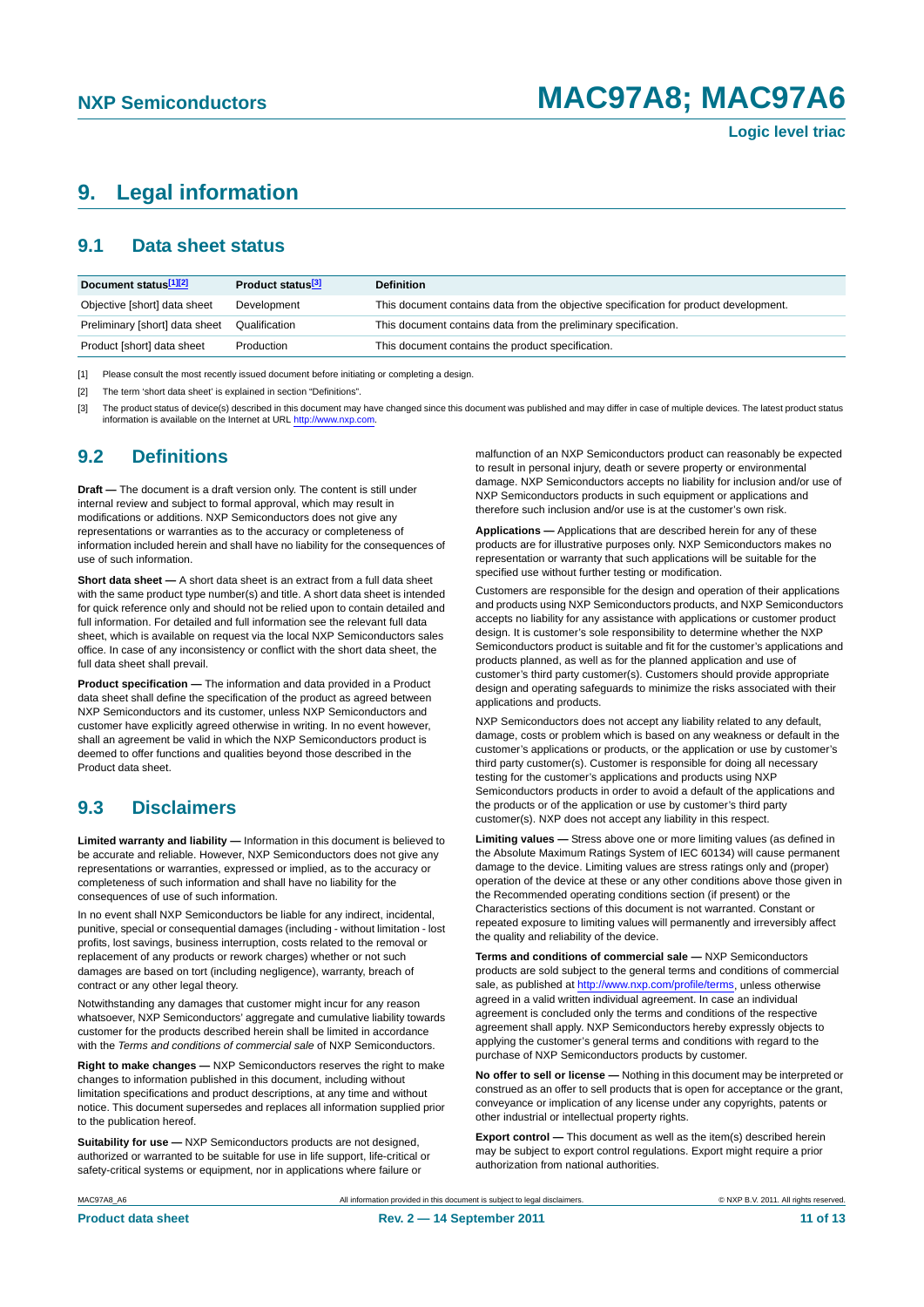### **Logic level triac**

**Quick reference data —** The Quick reference data is an extract of the product data given in the Limiting values and Characteristics sections of this document, and as such is not complete, exhaustive or legally binding.

**Non-automotive qualified products —** Unless this data sheet expressly states that this specific NXP Semiconductors product is automotive qualified, the product is not suitable for automotive use. It is neither qualified nor tested in accordance with automotive testing or application requirements. NXP Semiconductors accepts no liability for inclusion and/or use of non-automotive qualified products in automotive equipment or applications.

In the event that customer uses the product for design-in and use in automotive applications to automotive specifications and standards, customer (a) shall use the product without NXP Semiconductors' warranty of the

## <span id="page-11-1"></span>**10. Contact information**

product for such automotive applications, use and specifications, and (b) whenever customer uses the product for automotive applications beyond NXP Semiconductors' specifications such use shall be solely at customer's own risk, and (c) customer fully indemnifies NXP Semiconductors for any liability, damages or failed product claims resulting from customer design and use of the product for automotive applications beyond NXP Semiconductors' standard warranty and NXP Semiconductors' product specifications.

### <span id="page-11-0"></span>**9.4 Trademarks**

Notice: All referenced brands, product names, service names and trademarks are the property of their respective owners.

For more information, please visit: **http://www.nxp.com**

For sales office addresses, please send an email to: **salesaddresses@nxp.com**